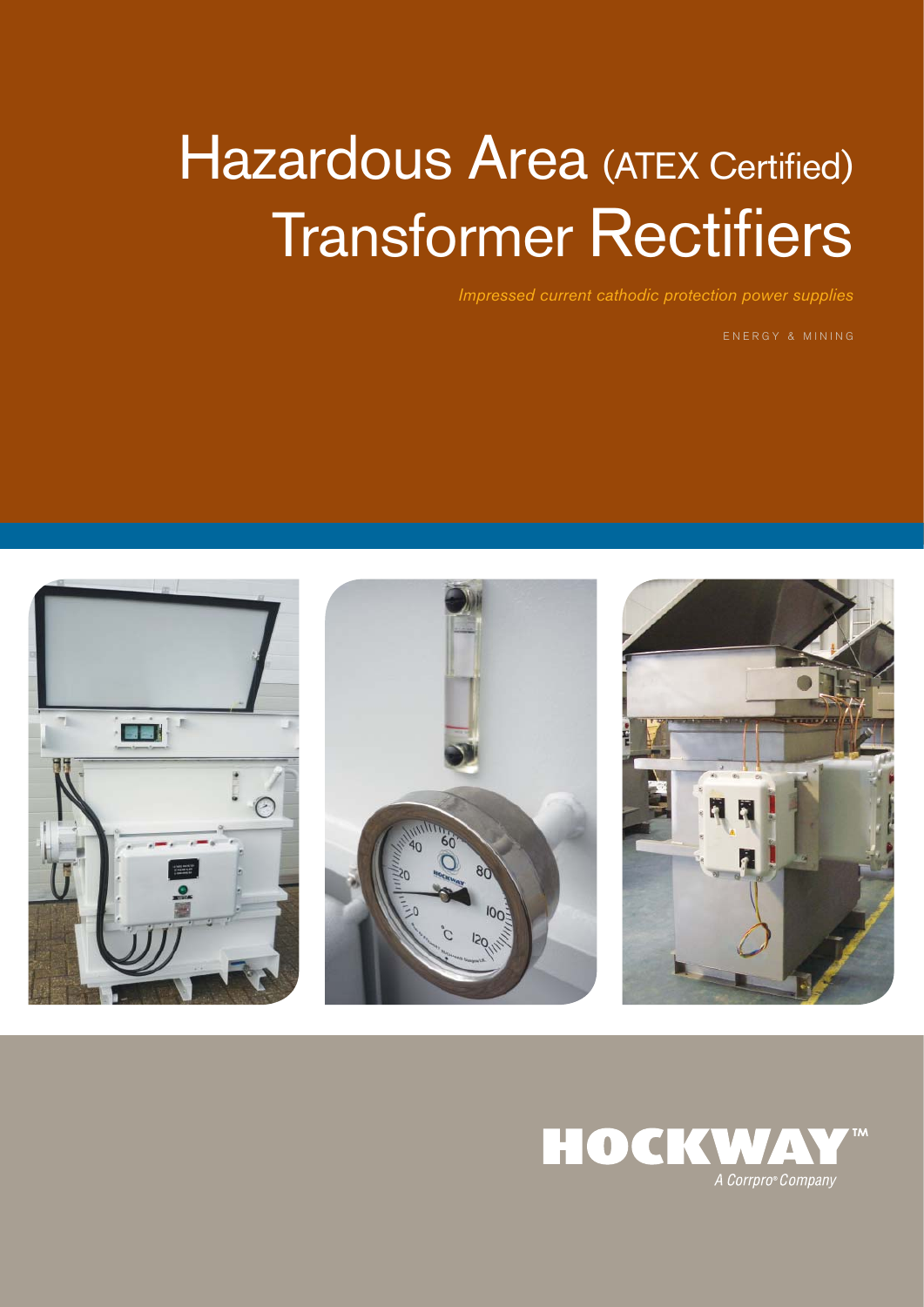# Hazardous Area (ATEX Certified) Transformer Rectifiers

Our range of ATEX Certified oil cooled hazardous area transformer rectifiers are designed, manufactured and fully certified under our ATEX license for use in Zone 2 hazardous areas with gas group IIB (Baseefa 07ATEX 0155) and IIC (Certified No 07 ATEX 0261). For absolute safety Hockway build integrated certified units, rather than build boxes and enclosures with individual certification.

These ATEX Certified transformer rectifiers are supplied specifically for the cathodic protection of steel structures, including jetties, pipelines, tank farms, offshore structures and vessels and are designed to comply with the most stringent industry specifications and environmental conditions where operational safety and reliability are paramount. Being in the ONAN (Oil Natural Air Natural) cooling category they are inherently more reliable than oil circulated and forced air designs

All units are manufactured to rigorous safety regulations and quality assurance procedures under our ISO 9001 certification, fully in accordance with all applicable International standards.

#### **APPLICATIONS**

Our ATEX Certified oil cooled hazardous area transformer rectifiers are designed for use in Zone 2 hazardous areas temperature class T3, where the highest standards of equipment safety are required. Typical applications include oil refineries, LNG plants, chemical plants and offshore installations. Units can operate in ambient temperatures up to 55°C with current ratings up to 600A. Multiple output channels can be built into a single rectifier enclosure, if required.

They are designed and manufactured with a variety of innovative features and every aspect of their design can be customised to suit an application or client specification.

In order to accommodate every possible application, we are able to incorporate specialised features into our transformer rectifiers, including local and remote monitoring of output voltage, current, reference electrode potentials and remote control of output voltage and current.



### **FEATURES**

#### **Enclosures – Sealed to a protective category of IP66, ATEX fully certified for hazardous area Zone 2, Gas Group IIB or IIC**

- Mild steel heavy duty welded with flame zinc spray and 2 part epoxy/polyurethane coating
- Painted stainless steel heavy duty welded grades 304 or 316

#### **Control**

- Continuously Variable Transformer (Variac)
- Discrete step switching in 16, 20, 25 or 63 Steps (Step control)
- Constant current/constant voltage
- Automatic potential control

#### **Input Supply**

- 115V to 240V single phase
- Up to 480V three phases

#### **Additional Features**

- GPS synchronous current interruption
- Data logging of output voltage, current and reference electrode potential
- Remote monitoring and control using the internet, satellite, GSM mobile and RS232/RS485 interfaces
- Trip alarms for output voltage, current, reference electrode potential, AC input voltage or phase failure

| <b>Max power output</b> (power $= DC$ voltage x DC current) |             |              | <b>Type</b> | <b>Dimensions</b>        | Nominal weight | Oil required (I) |
|-------------------------------------------------------------|-------------|--------------|-------------|--------------------------|----------------|------------------|
| CC/CV auto                                                  | Three-phase | Single-phase |             | (Excl. sunshade)         | (Kg)           |                  |
|                                                             | 415V manual | 230V manual  |             | $H \times W \times D$ mm |                |                  |
| 2,700                                                       | 3,700       | 006,         | <b>VS</b>   | 1200 x 1050 x 900        | 500            | 190              |
| 3,500                                                       | 5,800       | 2,900        | 'S          | 1400 x 1050 x 900        | 600            | 250              |
| 5,900                                                       | 8,400       | 4,200        | M           | 1400 x 1550 x 900        | 850            | 440              |
| 7,300                                                       | 11,600      | 5,200        |             | 1600 x 1550 x 900        | 1000           | 540              |
| 17,100                                                      | 27,000      | 12,000       | $L + 4R$    | 1600 x 1550 x 950        | 1100           | 570              |
| 26,800                                                      | 42,500      | 18,800       | $L + 8R$    | 1600 x 1550 x 1100       | 1200           | 600              |

#### **TYPICAL SIZES AND WEIGHTS**

Sizes based on 55°C Ambient temperature, in cooler climates sizes may be reduced.

Units based on standard specification with no optional extras. With optional extras depth and weight may increase.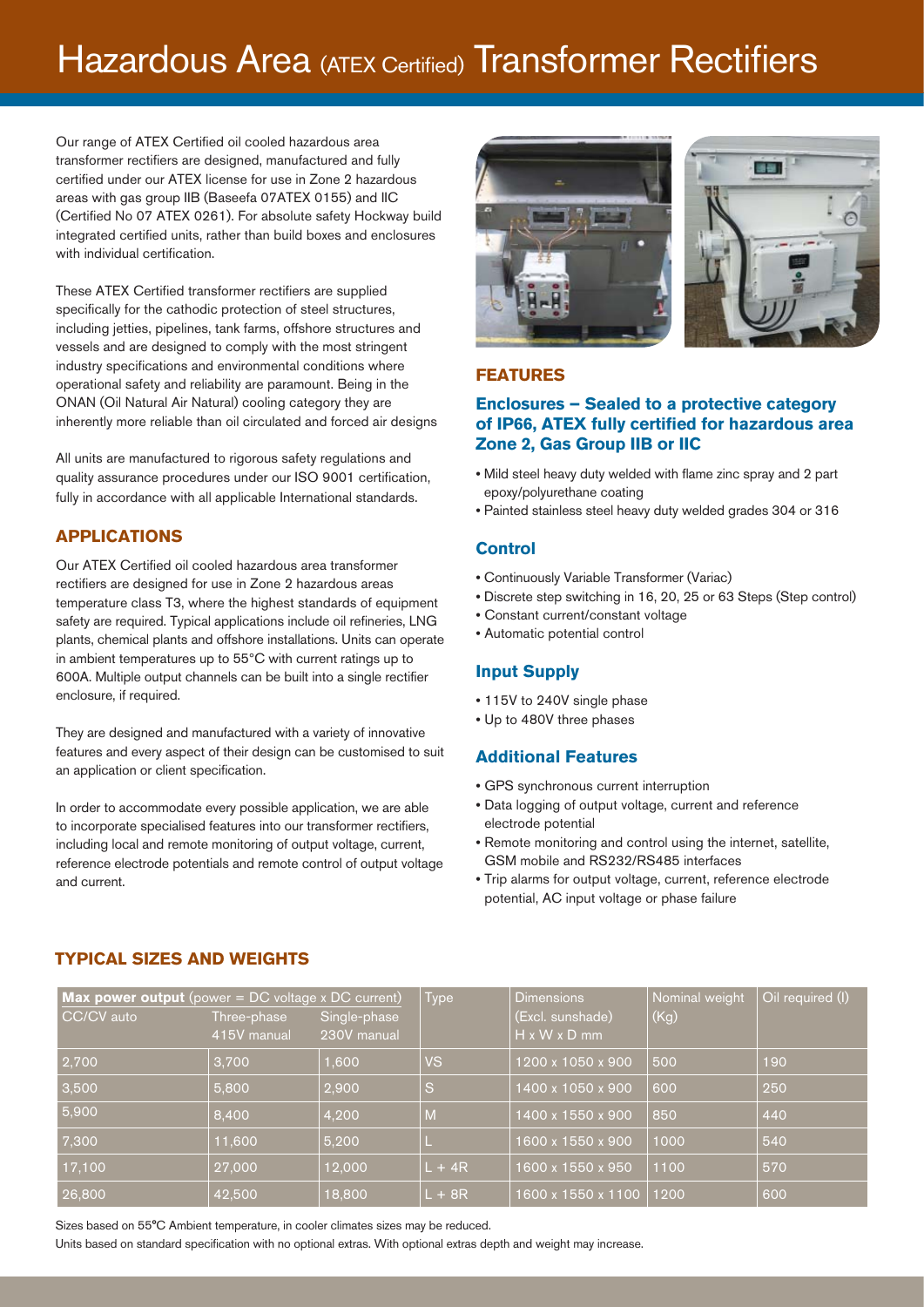### **ENCLOSURE AND FITTINGS**

| Oil level gauge                                 | $\checkmark$                    |
|-------------------------------------------------|---------------------------------|
| Oil filling pipe                                |                                 |
| Oil drain valve                                 | $\checkmark$                    |
| <b>Breather - silica gel</b>                    | $\sqrt{}$                       |
| <b>Skid under base</b>                          | $\blacktriangledown$            |
| <b>External/earth bolt</b>                      | $\checkmark$                    |
| <b>Sunshade</b>                                 | $\checkmark$                    |
| <b>ID label</b>                                 | $\checkmark$                    |
| <b>Rating plate</b>                             | $\checkmark$                    |
| <b>Dial type thermometer</b>                    | $\checkmark$                    |
| <b>Operation and maintenance</b><br>manual      | $\checkmark$                    |
| First filling of oil to BS148/<br><b>IEC296</b> |                                 |
| <b>Laminated circuit diagram</b>                | $\bigcirc$                      |
| <b>Anchor bolts</b>                             | $\bigcirc$                      |
| <b>Lifting lugs</b>                             | $\checkmark$                    |
| <b>Meter viewing window</b>                     | $\checkmark$                    |
| <b>Padlock facility</b>                         | ✓                               |
| <b>Hinged Lid</b>                               | $\bigcirc$                      |
| Lid toggle latches                              | $\bigcirc$                      |
| <b>Cable entry</b>                              | $\bigcirc$<br>Glands (armoured) |

# **METERING**

| <b>Output voltmeter and</b><br>ammeter       | Analogue 90° Scale <sup>+</sup><br>Analogue 240° Scale <sup>+</sup><br>O<br>Digital 3.5 digit<br>Digital 4.5 digit      |
|----------------------------------------------|-------------------------------------------------------------------------------------------------------------------------|
| <b>Reference potential meter</b>             | Analogue 90° Scale <sup>+</sup><br>Analogue 240° Scale <sup>+</sup><br>O<br>Digital 3.5 digit<br>O<br>Digital 4.5 digit |
| <b>Input voltmeter</b>                       | ◯                                                                                                                       |
| <b>Input ammeter</b>                         | ◯                                                                                                                       |
| <b>Hours run counter</b>                     | O                                                                                                                       |
| <b>Kilowatt hour meter</b>                   | O                                                                                                                       |
| <b>Output meter monitor</b><br>sockets (4mm) | ◯                                                                                                                       |

† Also available hermetically sealed and tropicalised, if required.

#### **ELECTRICAL**

| <b>Input MCB</b>                                            |                                       |
|-------------------------------------------------------------|---------------------------------------|
| <b>External isolator</b>                                    | ✓                                     |
| <b>Surge/lightning arrestor DC</b>                          | $\checkmark$                          |
| <b>Surge/lightning arrestor AC</b>                          | $\bigcirc$                            |
| <b>AC healthy neon</b>                                      | ◯                                     |
| <b>Input RCD/ELCB</b>                                       | $\bigcirc$                            |
| Door interlocked isolator                                   | $\overline{O}$                        |
| Over temperature trip                                       | $\checkmark$                          |
| <b>Anti-condensation heater</b><br>and switch               | $\bigcirc$                            |
| <b>Rectifier fuses</b>                                      | $\overline{\bigcirc^*}$               |
| <b>Smoothing/efficiency circuit</b>                         | $\bigcirc^*$                          |
| <b>RFI suppression filters</b>                              | ◯                                     |
| <b>Auxiliary AC socket (to suit</b><br>client requirements) | ◯                                     |
| <b>Output termination</b>                                   | <b>Studs</b><br>◯<br><b>Terminals</b> |
| <b>Output protection</b>                                    | Fuse<br><b>MCB</b>                    |

# **MONITORING**

| <b>Transducer for output current</b>         | O                           |
|----------------------------------------------|-----------------------------|
| <b>Transducer for output voltage</b>         | O                           |
| <b>Transducer for reference</b><br>potential | O                           |
| DC low output/failure alarm                  | O                           |
| <b>Failure alarm</b>                         | ◯<br><b>AC</b>              |
|                                              | $\bigcap$<br><b>DC</b>      |
| <b>AC phase monitor</b><br>(3 phase only)    | $\bigcirc$                  |
| <b>Current interruption</b>                  | $\bigcirc$<br>Synchronous   |
|                                              | O<br>Non synchronous        |
|                                              | O<br><b>GPS</b> synchronous |
| Timer link (for portable timer)              | $\bigcirc$                  |
| <b>Remote monitoring and</b><br>control unit | ◯                           |
| Data logger units with GPS<br>synchroniser   | ◯                           |

\* Included as standard in CC-CV and fully automatic units.

 $\ast\ast$  Included as standard in 3-phase CC-CV and 3-phase fully automatic units.

**KEY**